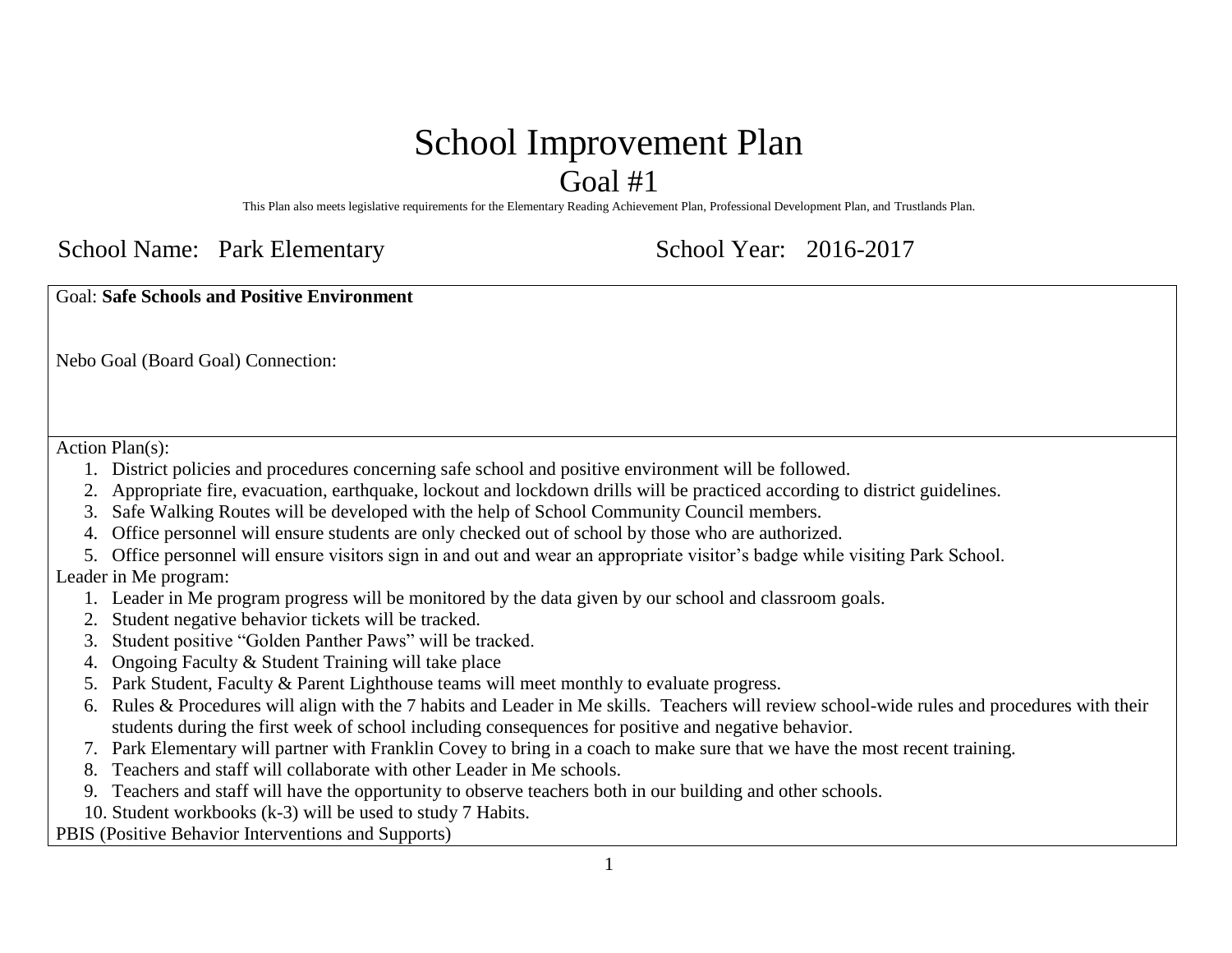1. We will work within the PBIS framework to intervene before student behavior becomes a major issue.

Bully Blocker and Procedures:

1. Our school counselor will once again teach each class the Bully Blocker program. This is a program which encourages students to become a Bully Blocker. Students commit to report and come to the aid of any student who is being bullied in any way and report bullying to a staff member.

Staff Duty:

- 1. Teachers and other staff members will be stationed at strategic locations before and after school (crosswalks, lunchroom, playground, drop off and pick up areas)
- 2. All staff members will be stationed at their classroom door (front door, office door etc.) 15 minutes before school starts to greet students as they enter for the day. Funding will be made available to cover morning crosswalk duties for teachers.

ParentLink:

1. The ParentLink Mass Notification System will be used to communicate details and instructions to guardians or parents of Park students related to any school emergency as determined by district officials or school administrator.

Measurements of Success:

- 1. All emergency drills will be timed, logged and discussed at faculty meetings regarding their effectiveness.
- 2. All students being checked out of school will have their card checked to make sure that person may check them out.

Leader in Me program:

- 1. All goals (school wide, class wide, or personal) are tracked. We will constantly look at the data to measure their success.
- 2. All efforts will be made to make contact with parents when a negative behavior warrants it. Each time a student earns a Golden Panther Paw a phone call will go home to spread the good news and encourage parents to celebrate with them at home.
- 3. On time attendance, positive behavior tickets, and reading levels will all be tracked through a goal.
- 4. Leader in Me program progress will be monitored by the data given by our school and classroom goals.

PBIS

1. School wide behaviors will be tracked and monitored (school tickets, skills & homework lab referrals etc.).

Supporting Professional Development Activities (if applicable):

- 1. New staff members will be trained in Covey's 7 Habits for Highly Successful People and the Leader in Me program before school begins.
- 2. District and school policies and procedures concerning safe school environment will be reviewed in a staff meeting before the beginning of the school year.

Further training and evaluation of our plans and procedures will be reinforced during monthly staff meetings.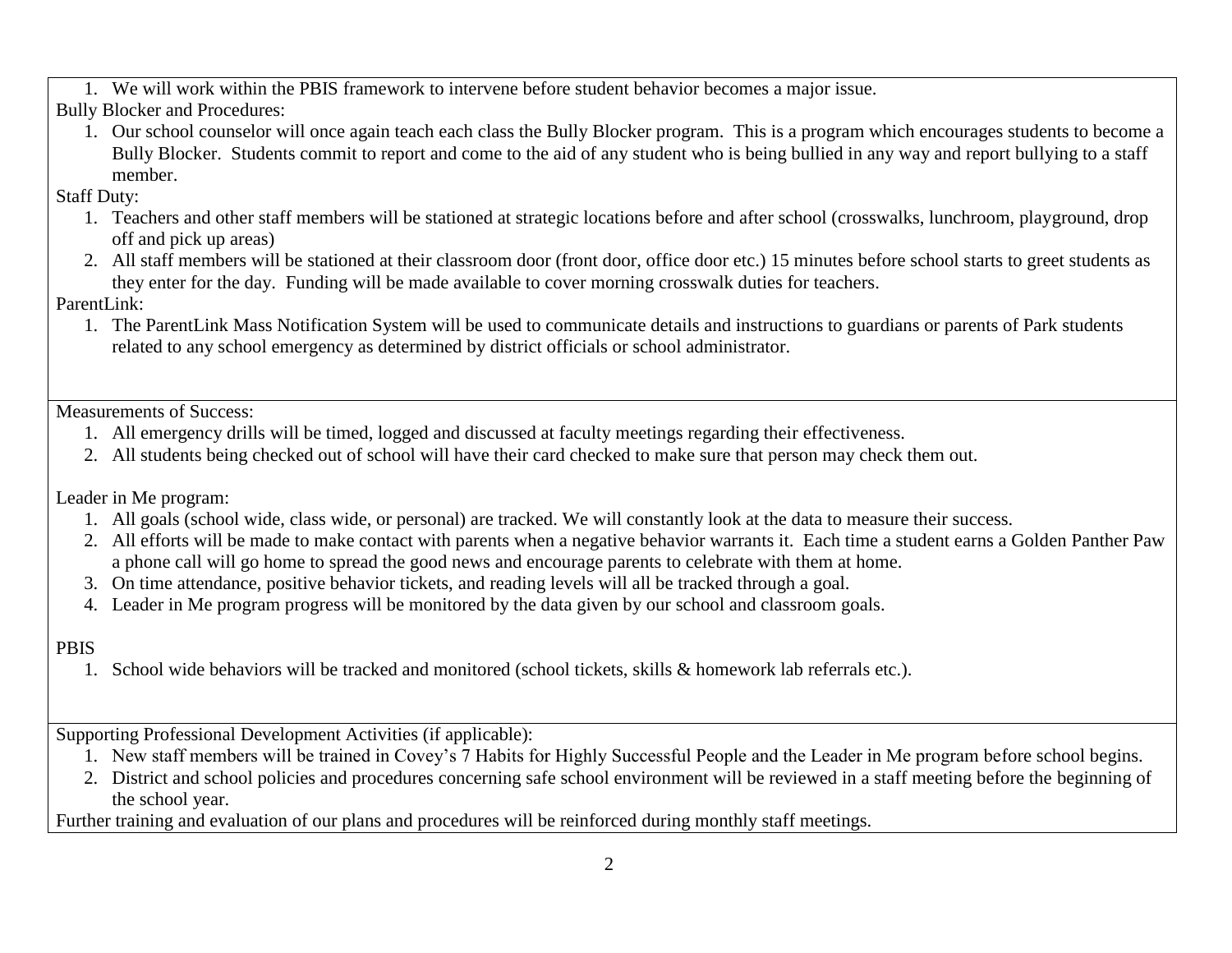#### School Improvement Plan Goal #2

This Plan also meets legislative requirements for the Elementary Reading Achievement Plan, Professional Development Plan, and Trustlands Plan.

School Name: Park Elementary School Year: 2016-2017

Goal: 90% of Park students will read at or above grade level by the end of the 2016-2017 school year.

Nebo Goal (Board Goal) Connection: Language Arts

- At least 90% of elementary students will read on grade level.
- At least 90% of all students making a full year of academic progress in reading.
- At least 90% of students will meet or exceed language arts proficiency levels.

Action Plan(s):

- 1. Teachers will continue to learn best strategies related to reading by attending professional development opportunities.
- 2. Teachers will conduct guided reading groups at least four to five times each week where students will receive instruction and support at their appropriate instructional level.
- 3. Regular education students who are reading below grade level and have the most critical need will be tutored two to four times per week by technicians who will be highly trained in Early Steps and the Nebo Plus reading programs.
- 4. Funding will be made available to pay a technician to open the guided reading library for 3 hours one time each week during the summer months.
- 5. Students with severe learning disabilities will be referred for special education testing after many classroom interventions have been implemented but failed to help the student progress. All special education students will receive targeted, small group instruction based on their IEP goals.
- 6. An appropriate Leveled Library book will be provided for all kindergarten through fourth grade students to read at home at least four days per week. A technician will be paid from Trustland funds to oversee the Leveled Library.
- 7. We will continue to add titles to our leveled library.
- 8. Students who are reading below grade level will have the opportunity to use the Waterford and Success Maker computerized programs.
- 9. We will continue our Title 1 Preschool to help prepare three to five year olds for kindergarten.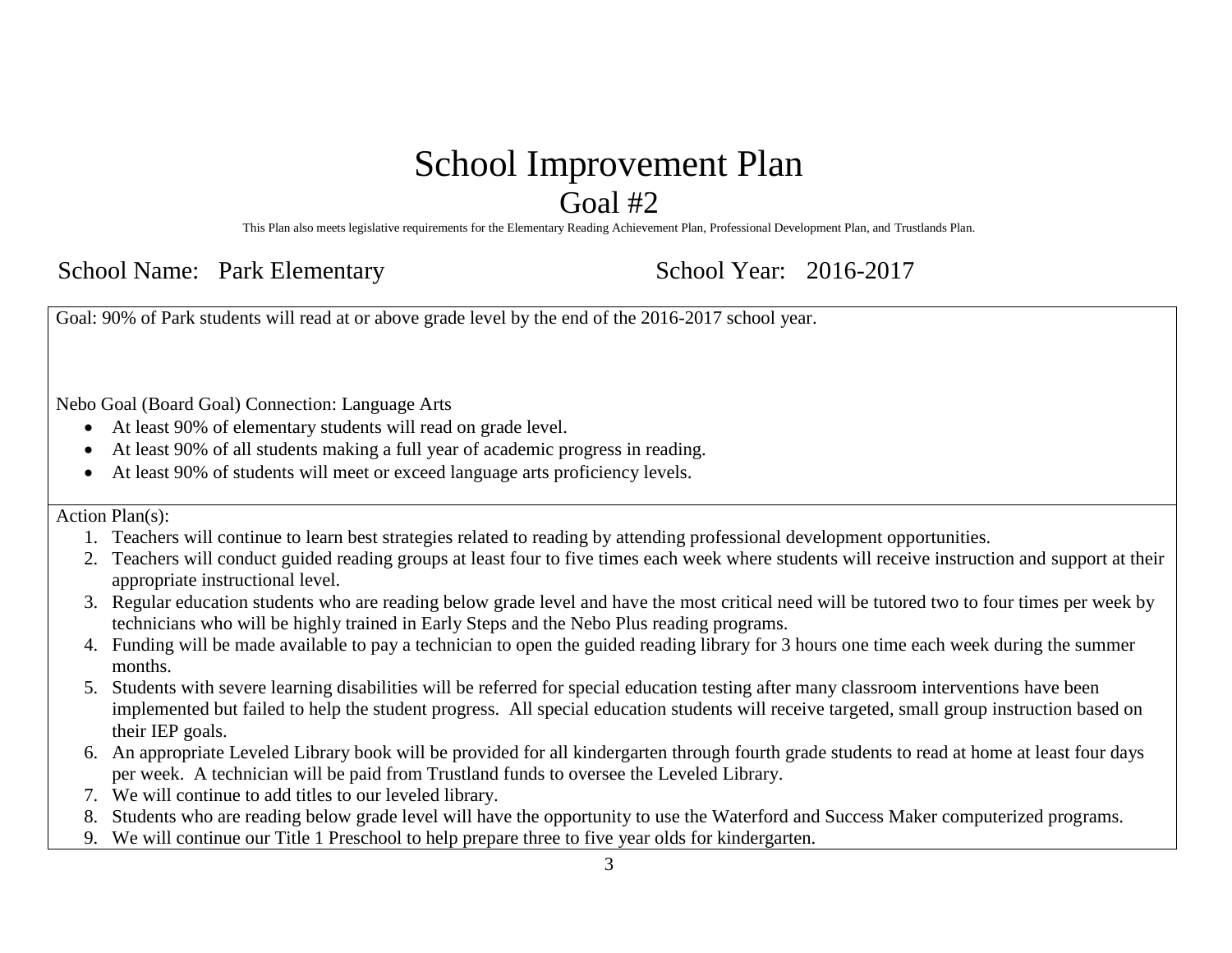- 10. We will continue to provide students with before school tutoring through the 4H program.
- 11. We will continue the Optional Extended Day Kindergarten program. All kindergarten students will be tested at our August 2015 registration. Students who score the lowest on the assessment will have the option to attend OEK until the class is filled.
- 12. We will continue to provide packets to parents who register their child for kindergarten. These packets contain an appropriate reading book and informational materials for parents to assist their students with early reading preparation.
- 13. If funding is made available from the district, Cradled in Literacy classes will be held for parents of preschoolers.
- 14. The Imagine Learning program will be made available to our ELL students at least four days per week.

All ELL students who qualify will receive 45 minutes of Direct English Language Development from qualified teachers each day.

Measurements of Success:

1. Students will be assed using the DIBELS (Dynamic Interactor of Basic Early Literacy Skills) assessment three times each year (beginning, middle and end of year).

Supporting Professional Development Activities (if applicable):

- 1. Training on proper methods of administering and analyzing benchmark and running record assessments will be provided to staff members.
- 2. Ongoing training in the NEAT (Nebo Elementary Assessment Tool) program will be provided to help facilitate data analysis and student progress.
- 3. Staff development will be provided based on the needs and recommendations of the staff or administrator.

The instructional coach, intern coach, Title I coordinator and administrator will continue to provide staff development for teachers in reading instruction.

## School Improvement Plan Goal #3

This Plan also meets legislative requirements for the Elementary Reading Achievement Plan, Professional Development Plan, and Trustlands Plan.

School Name: Park Elementary School Year: 2015-2016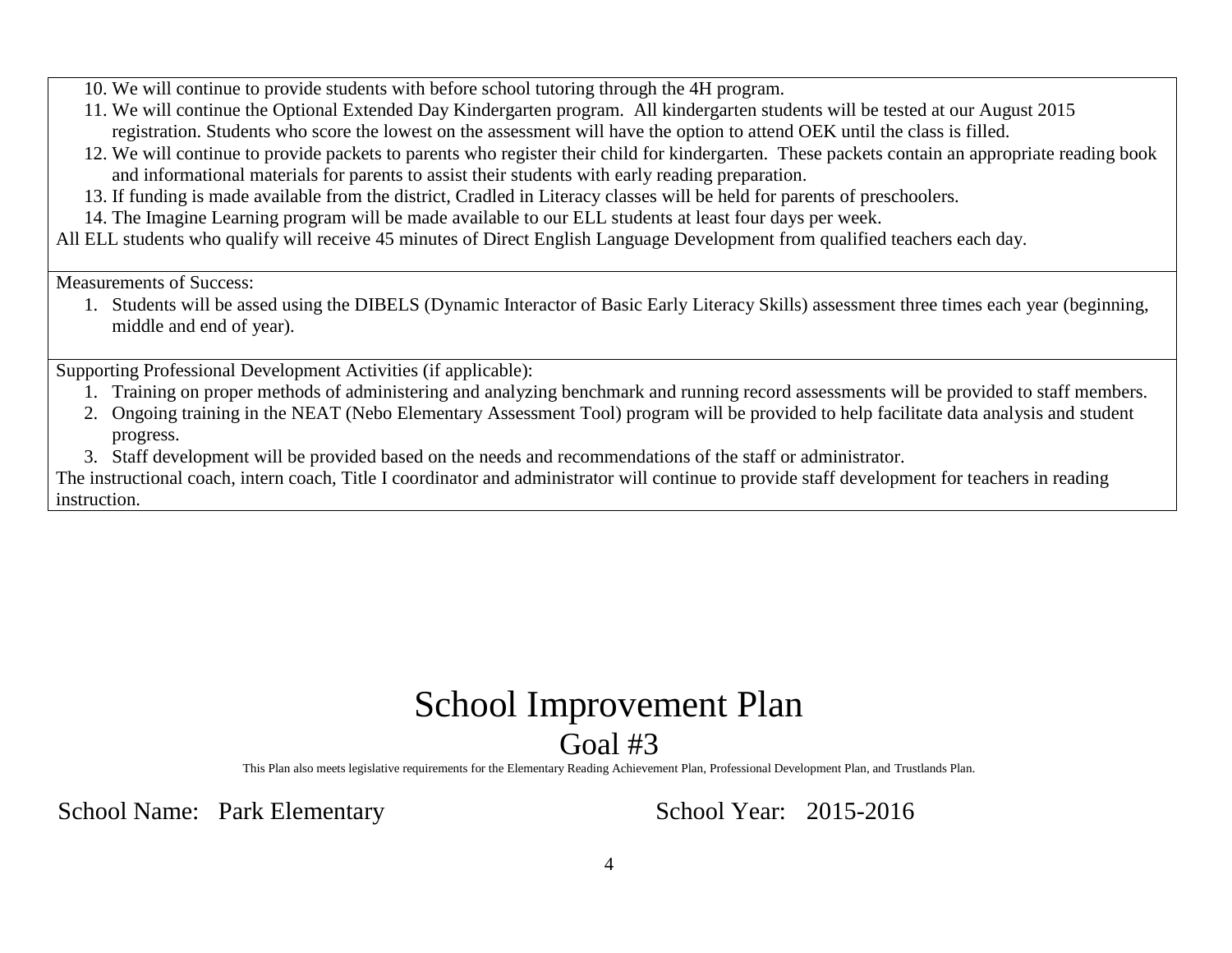Goal: 90% of Park students will score at or above proficiency levels in math at the end of the 2016-2017 school year.

Nebo Goal (Board Goal) Connection: Math

At least 90% of students will meet or exceed math proficiency levels.

Action Plan(s):

- 1. Teachers will effectively implement Common Core Standards in math by attending appropriate staff development.
- 2. Regular education students who are performing below appropriate levels in math or struggling with key concepts will receive extra help from certified teachers and technicians in the form of reteach groups, small group and individual instruction.
- 3. If funding is available we will hold a family math night where parents can learn key strategies and language to help their students at home.
- 4. Resources will be made available on our school website to offer support for families at home to help with math strategies.
- 5. Students that have mastered skills will be placed in an enrich group with a certified teacher.
- 6. Students who pass off grade level math facts will receive a Panther Paw to display in the hall and a certificate to go in their leadership binder.
- 7. If funding is available we will hire a technician to offer math help for 3 hours one day a week during the summer months.
- 8. If funding is available, regular education students who are performing below grade level in math and have the most critical need will receive extra tutoring from technicians.
- 9. Students with severe learning disabilities will be referred for special education testing through the TAT process after several classroom interventions have been implemented but failed to help the student progress. All special education students will receive targeted, small group instruction based on their IEP goals. If student numbers warrant the need of a technician one will be provided from Trustland funds to assist the special education teachers and their students.
- 10. Third through sixth grade students who are performing below grade level in math will have the opportunity to use the Success Maker computerized program.
- 11. We will continue our Title I Preschool to help prepare three to five year olds for kindergarten.
- 12. We will continue the Optional Extended Day Kindergarten program. All kindergarten students will be tested at our August 2014 registration. Students who score the lowest on the assessment will be invited to attend OEK until the class is filled.

Teachers will collaborate weekly to determine academic needs and progress of their students. They will analyze common formative and summative assessments to determine which of their students need reteaching, reinforcement, or enrichment and schedule these interventions on a timely basis.

Measurements of Success:

1. Students math proficiency will be measured by administering the Sage Assessment.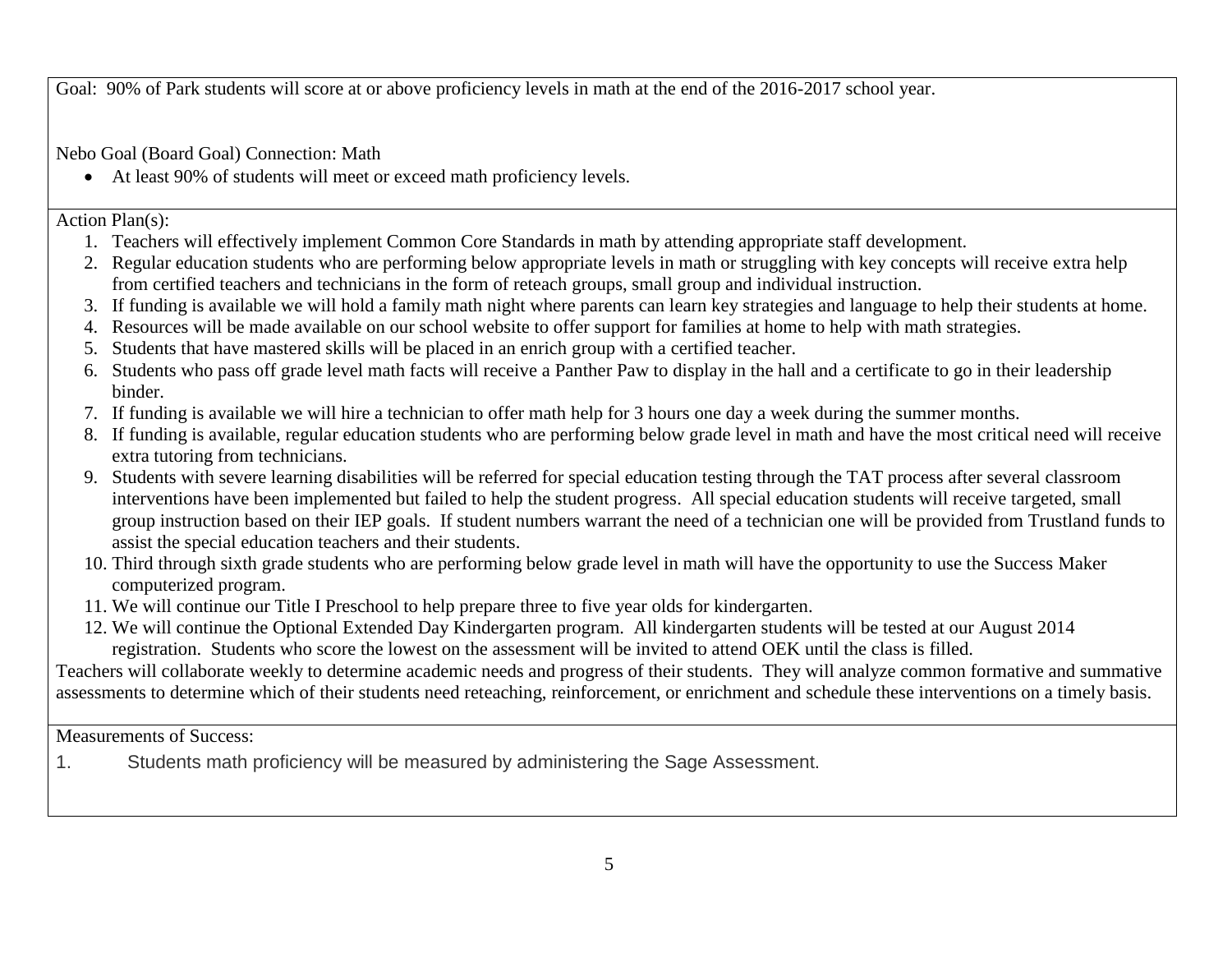Supporting Professional Development Activities (if applicable):

- 1. Staff development will be provided based on the needs and recommendation of the staff or administrator.
- 2. The intern coach, Title I coordinator and administrator will continue to provide staff development for teachers in math instruction.
- 3. Training will continue on Depth of Knowledge and how to create assessments at a level 3 & 4 DOK Level.

### School Improvement Plan Goal #4

This Plan also meets legislative requirements for the Elementary Reading Achievement Plan, Professional Development Plan, and Trustlands Plan.

School Name: Park Elementary School Year: 2015-2016

Goal: **Fine Arts:** Teachers will integrate the fine arts core standards into other curricular instruction.

Nebo Goal (Board Goal) Connection: Arts

All elementary school teachers will integrate arts lessons with other core subject areas.